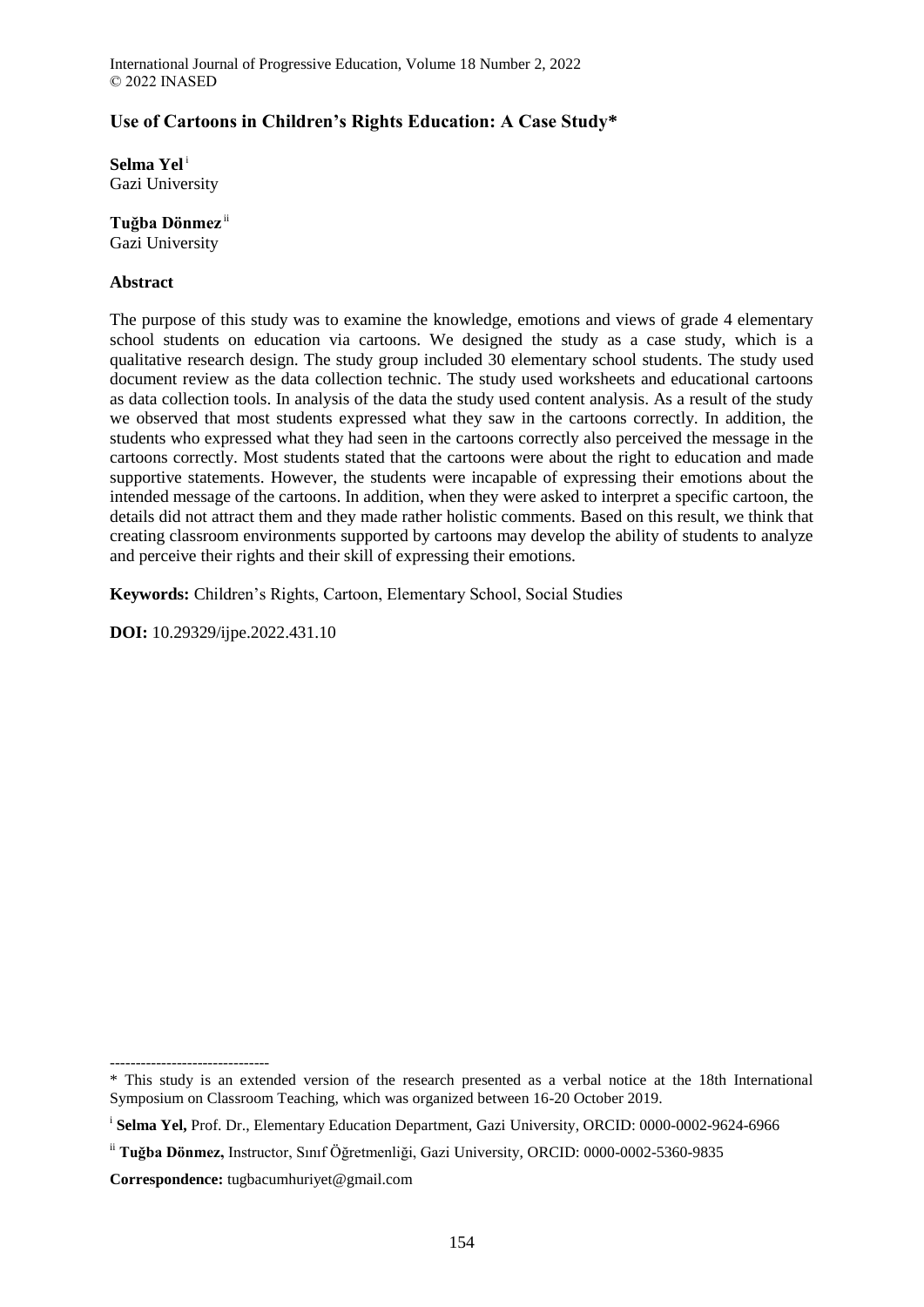# **INTRODUCTION**

Children's rights attract attention as a controversial topic in the world agenda. A significant proportion of controversions focuses on the inability of children to use the rights which they possess according to the Convention on the Rights of the Children.

The Convention on the Rights of the Children is a convention which suggests that the child as an individual has rights and aims to increase the quality of life of the world's children up to the level they deserve (UNICEF, 1992). The General Assembly of the United Nations accepted this convention in 1989. Nearly all countries of the world have approved and signed the Convention on the Rights of the Children. Turkey signed the convention in December, 1994. This agreement is paramount in terms of creating a global consensus on children and children's rights. According to the convention, children possess rights as individuals independent from their parents and the state.

According to the Convention on the Rights of the Children, all children in the world are equal. No matter where they are born or what language they speak, they cannot be discriminated and every child is supported and protected to be fully educated (UNICEF,1992). The convention pays a particular attention to education. It is possible to examine the way the convention handles children's right to education in three main sections. Firstly, children have the right to education. In accordance with item 28, children have the right to primary education and accessible secondary and higher education for free. In accordance with item 23, handicapped children have the right to care and special assistance in education as in other areas. Secondly, children have specific rights when using their right to education. Item 2 stresses children's right to not be discriminated and item 12 stresses their right to participate in educational decisions which affect them. In accordance with item 13, 14 and 15, they have the right to freedom of speech, freedom of thought and religion and the right to form association and participate in peaceful meetings within reasonable bounds. Thirdly, children have the right to learn their rights via education. In accordance with item 29 and 42, children have the right to know their rights and develop themselves in terms of human rights and fundamental freedoms (Howe and Covell, 2010, p. 93). However, in Turkey there may be situations where the convention is not applied as in the world. In particular, the inequalities that girls face in education in Turkey reveal the necessity of discussing this matter.

The grade 4 elementary school Social Studies curricula included children's rights in the "Active Citizenship" learning area during the 2018-2019 academic year. The Social Studies Lesson Curriculum (2018) attracted attention to different methods and technics with the statement "up-to-date and controversial topics related to acquisitions can be related with problem solving, critical thinking, evidence using, decision making and study skills and be brought to the classroom using different discussion technics.". Cartoons used for educational purposes are one of the visual material usage tools.

Visual reading is crucial in every era. Even the drawings on cave walls in ancient times when the humanity started show us that humans communicated with visuals and the visuals had a message. Today, visual reading maintains its importance as well as the increase in the opportunities of using, reproducing and sharing visuals with advancing technical possibilities. In the future we think that visual reading will become even more important with advancing technology and increase in the use of visuals in our daily life. Therefore in order to bring "visual reading" which was, is and will be an important skill in the past, present and in the future in students, schools are to organize visual reading activities.

Visual reading contains reading and comprehending visuals such as figures, drawings, tables, symbols, diagrams, body language, nature and social events, as well as written texts and transfer of emotions, thoughts and information to other people via visuals (Çam, 2006, p. 5). Visual literacy is a group of visual competences that an individual can develop by combining the events via experiences gained through seeing and other sense organs (Debes, 1969, p. 14). Visual literacy training to be provided in schools may aim to make education more qualified by maximizing the advantages of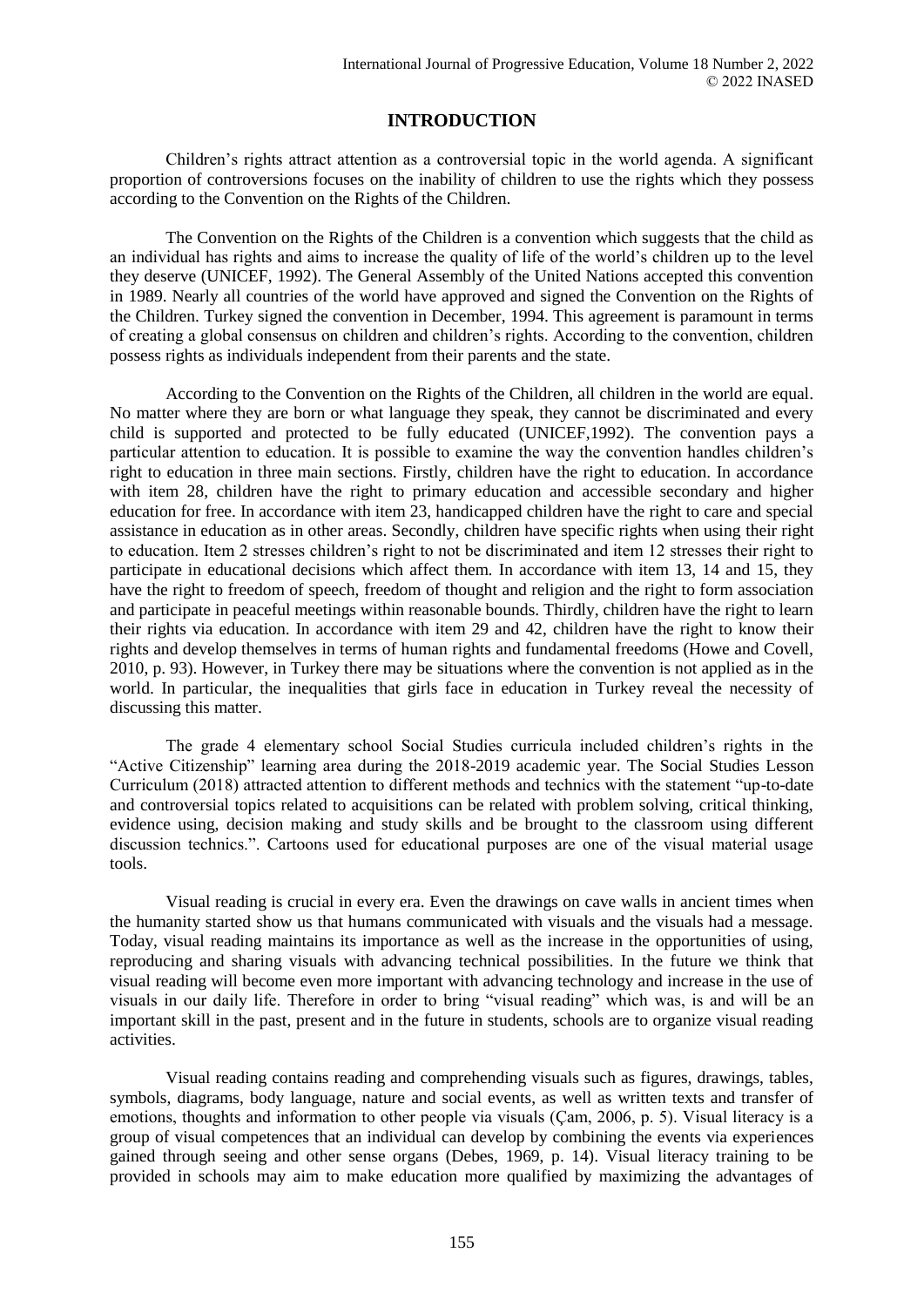visuals and help students make sense of visuals in daily life. An individual with visual literacy skill is expected to have qualities like having a critical point of view, perceiving the message given in visuals either directly or indirectly, being aware of factors affecting the comprehension and interpretation of the message and producing appropriate visuals for the message. In order to bring visual literacy skill in students, it is necessary that students face visual materials and course activities supported by visual materials be designed. One of these visual materials is cartoons.

The term cartoon which is defined in the current Turkish dictionary as "a thought-provoking and humorous drawing which portrays all kinds of events related to humans and society in an exaggerated way" (The Turkish Language Association, 2019) and is originally an Italian word, was derived from French (caricature). A variety of researchers have also defined cartoons in different ways. Heinzelmann (2004, p. 14) defined cartoons as "an expression of humor via drawings", while Oruç (2007, p. 28) defined them as "entertaining drawings which indicate specific characteristics of an individual or an object in a humorous way". They are also defined as "drawings exaggerating the physical properties, actions or character of an individual" (Thakur, 2015, p. 4) and "humorous drawings which add a different insight to the modern world although they are usually used for fun" (Van Wyk, 2011, p. 118).

Cartoons help to express most subjects that are hard to express with writing. In training with cartoons, a teacher can enable students to comprehend the subject more quickly. Above all, a wellchosen cartoon will contribute to the mental development and critical thinking skill of students (Özalp, 2006, p. 23) and increase their interest in the course (Şengül and Dereli 2013). Bahrani and Soltani (2011, p. 20) stated that using cartoons in the class will increase the understanding, attitude and motivation of students for learning. Cartoons as a teaching strategy provide a structure for interactions and motivate students to collaborate and solve problems. Moreover, they encourage students for different interactions and reach students who may have a variety of learning strategies (Van Wyk, 2011 p. 123). When students reflect their observations on cartoons, their humor and creativity qualities will develop. This will enable students to make criticism, comments and genuine assessments (Herdem, Aygün and Çinici, 2014). In addition, activities related to cartoons create a stress-free and comforting atmosphere and develop the teacher-student relationship (Gamage, 2019, p. 108). In this respect it is noteworthy that cartoons used for educational purposes be brought into the classroom environment and discussed.

As long as cartoons are thematic or are designed for a specific purpose, they can be used as a beneficial way of enhancing the learning atmosphere any time during education (Bahrani and Soltani, 2011, p. 1). However, trainers do not find using cartoons, which are among visual material elements in education, sympathetic enough. One of the most important reasons for this condition is that the teacher cannot find the materials related to the subject. Another reason is the traditional distrust against cartoons (Akbaba, 2015, p. 23). Cartoons lead to concerns about choosing course materials due to reasons such as usually offering humiliating and overly simplified generalizations related to a social group and complying with social traditions according to the subjects chosen by the era as an easy target. Cartoons by their nature usually exaggerate a specific aspect or situation that may help to focus on an appropriate teaching-learning point. Therefore an individual needs to be careful with using cartoons (Bahrani and Soltani, 2001 p. 20).

There are several aspects to pay attention to when using cartoons as a course material. First of all, the cartoon chosen should have an educational value. The educational method is usually chosen after establishing the learning goals. The method chosen should meet the needs of students. The same procedure applies to the cartoon choice. When an individual decides on a specific cartoon to be used, it is important to practise by using it with a student group at least once. In addition, we should not forget the general and specific purposes of the Turkish System of Education and the cultural backgound of people. A cartoon which is meaningful for a culture may not have any value in the Turkish culture and may not encourage people to make any inference. A trainer should be sensitive with a cartoon to be brought into the classroom and take into account this principle and such.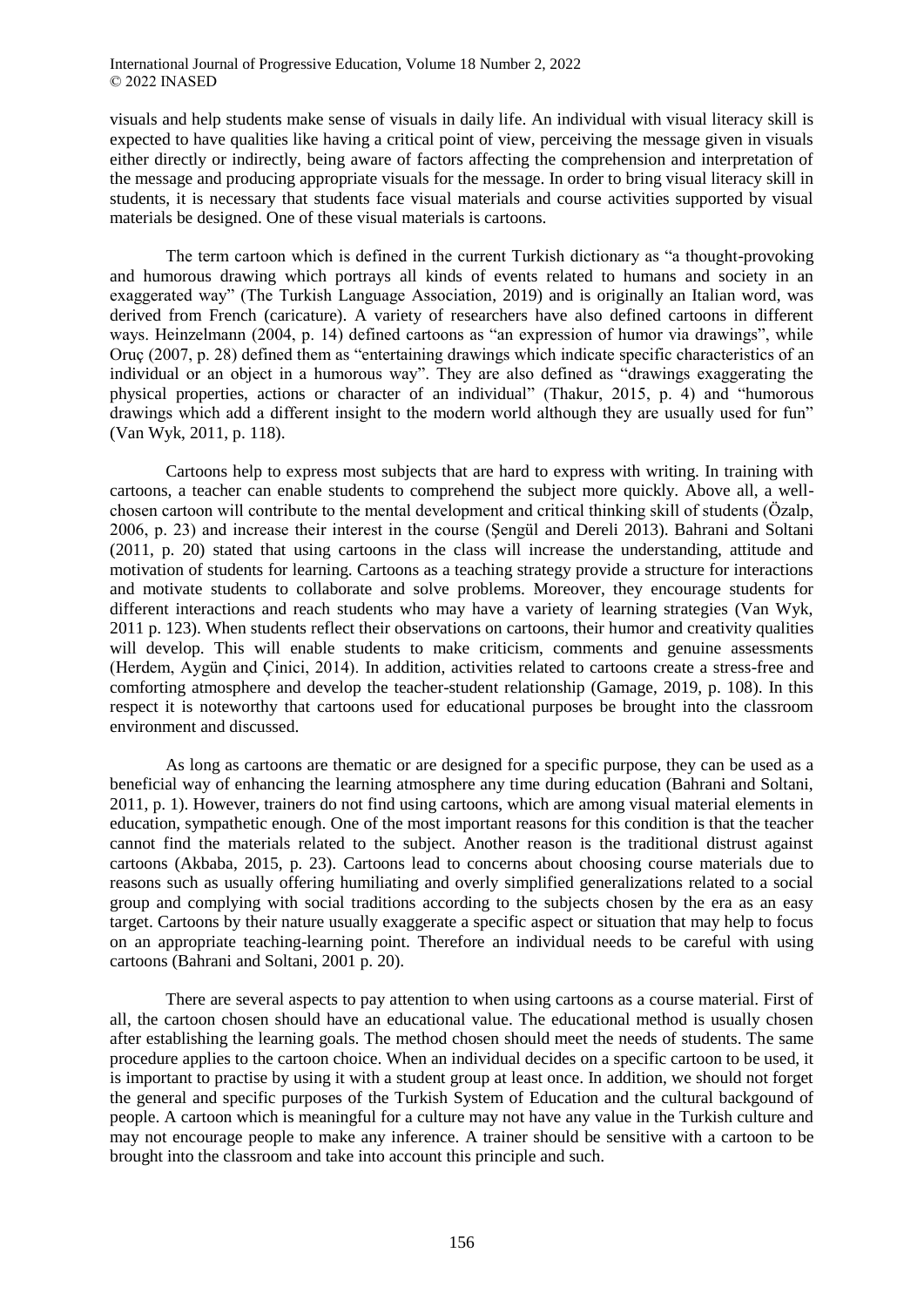In individual can use visual examination technics in utilizing cartoons as a course material. First of all, students are to notice what they see in cartoons. Cartoons should primarily be examined as a whole and students should be encouraged to talk about what they see in a visual. Then the cartoon examined should be divided into four equal parts and students should be asked what they see in each part. By this way more profound examinations may be possible.

When cartoons are used in education, students should be attracted by asking questions about cartoons and be allowed to learn. Students may not fully perceive the message that is intended to be given in visual materials due to their differences such as level of visual literacy, interests and level of paying attention. Asking questions about the cartoon is the best way of establishing a communication between a student and a visual (Kılınç, 2006, p. 67). The teacher should ask students questions like "What does the cartoon tell? How is the cartoon related with ….?" concerning the cartoons he/she presents, in order to achieve his/her goal in making sense of the cartoon (Akkaya, 2011, p. 54). These questions will start a journey in students towards the message that is tried to be given. Students who notice that the cartoons have a message will develop a curiosity and begin to use their interpretation talents. However, an individual should pay a particular attention to determining the prior knowledge of students related to the subject and designing the course plan activities according to student readiness.

Studies on the use of cartoons in the classroom environment focus on the impact of using cartoons on the student success. The studies conducted by Ayyıldız (2010), Başarmak (2013), Demirci (2013), Durualp (2006), Kılınç (2006), Palaz (2010) and Koçoğlu (2012) revealed that use of cartoons in the class increased the course success of students. Köseoğlu (2009) and Barut (2017) stated that using cartoons in the Social Studies class affected creative thinking. The study conducted by Ersoy and Türkkan (2010) examined the viewpoints, emotions and thoughts of students about environmental problems via the cartoons they drew and found that the students reflected their socio-economic environment on their cartoons. Van Wyk (2011) stated that use of cartoons positively developed the constructive and collaboration-based learning between peers.

Examining the studies on cartoons; it is possible to say that cartoons usually increase the course success in the Social Studies class, contribute to developing positive attitudes and develop creative thinking. In addition, researchers recommend that cartoons be used as a course material and necessary studies be conducted to reveal the thoughts of students (Karakuş, Palaz, Kılcan, Çepni (2012); Sidekli, Er, Yavaşer, Aydın (2014); Dinç, Öztemur (2016)). Accordingly, the current study is noteworthy in terms of revealing the knowledge and views of elementary school students on cartoons and children's rights. Examining the studies conducted; we have encountered no study using cartoons related to the children's right to education as a course material and revealing the knowledge and thoughts of students about cartoons related to the right to education. The current study is one of the exceptional studies on the use of cartoons related to the girls' right to education in the classroom and is believed to guide further studies.

In this context the study aimed to examine the knowledge, emotions and views of grade 4 elementary school students on the right to education via cartoons. In line with this purpose the study sought to answer the following questions;

1) Are students able to perceive what they see in a cartoon correctly and express it in written form?

2) How do students feel about the incident in a cartoon?

3) What are the comments of students on cartoons according to the items in the Convention on the Rights of the Children?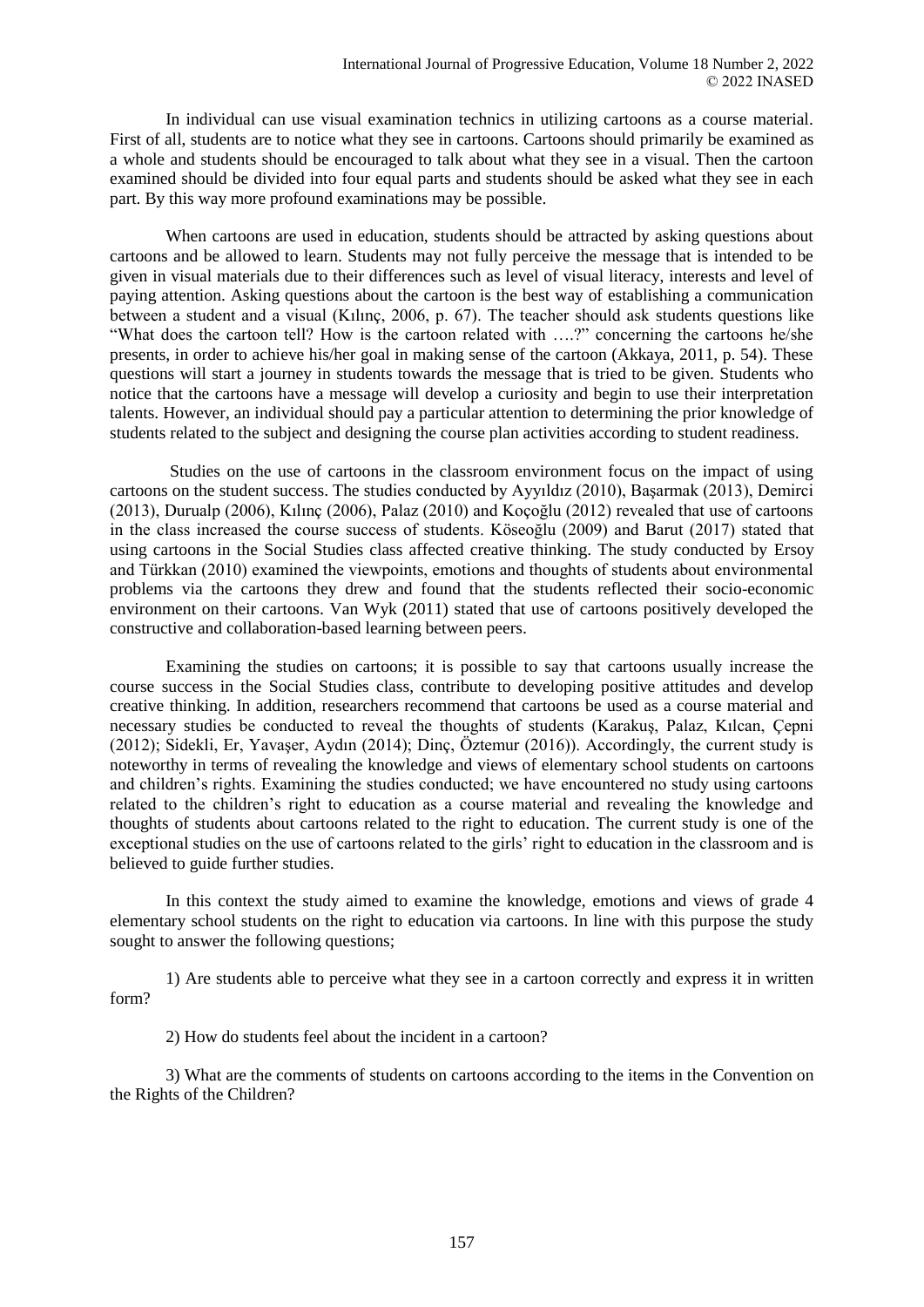### **METHOD**

#### **Study Model**

The study was configured as a case study which is among qualitative research designs. Case study is an approach commonly used in qualitative research and also a study method which handles a current case within the frame of its own real life. In addition, it is a research method enabling the researcher who centers upon the questions "how" and "why", to profoundly examine an uncontrollable case or event (Yıldırım and Şimşek, 2008, p. 289). The study adopted a descriptive case study method. By this way the study profoundly examined whether the students perceived the cartoons correctly or not, how they felt about the cartoons and how they interpreted the cartoons according to the Convention on the Rights of the Children.

#### **Study Group**

The study used the convenience sampling method to choose the study group. The study chose the grade 4 students receiving education as the only class in an elementary school where the second researcher worked, in order to provide convenience in terms of time and space. The study included 14 male, 16 female students and a total of 30 students from grade 4. In the study the names of the students were kept confidential. The students were coded as S1, S2, S3.

#### **Data Collection Tool and Data Collection Process**

The study collected the data via a worksheet containing three cartoons and three open-ended questions about the cartoons. Specific studies use worksheets as a data collection tool (Kutlu and Ahioğlu, 2005; Ersoy, 2010). Open-ended questions are among alternative status determination methods used as a data collection tool (Kutlu, Doğan and Karakaya, 2009). As a matter of fact, the current study also used open-ended questions to reveal the views of the students on cartoons. Following are a cartoon example included in the worksheet and questions about each cartoon;



### **Image 1. Cartoon 1 Used in the Study (Reference: www.hurriyet.com.tr, 2019)**

a) What do you see when you examine the cartoon?

b) How would you feel if you were the child in the cartoon and were treated like that?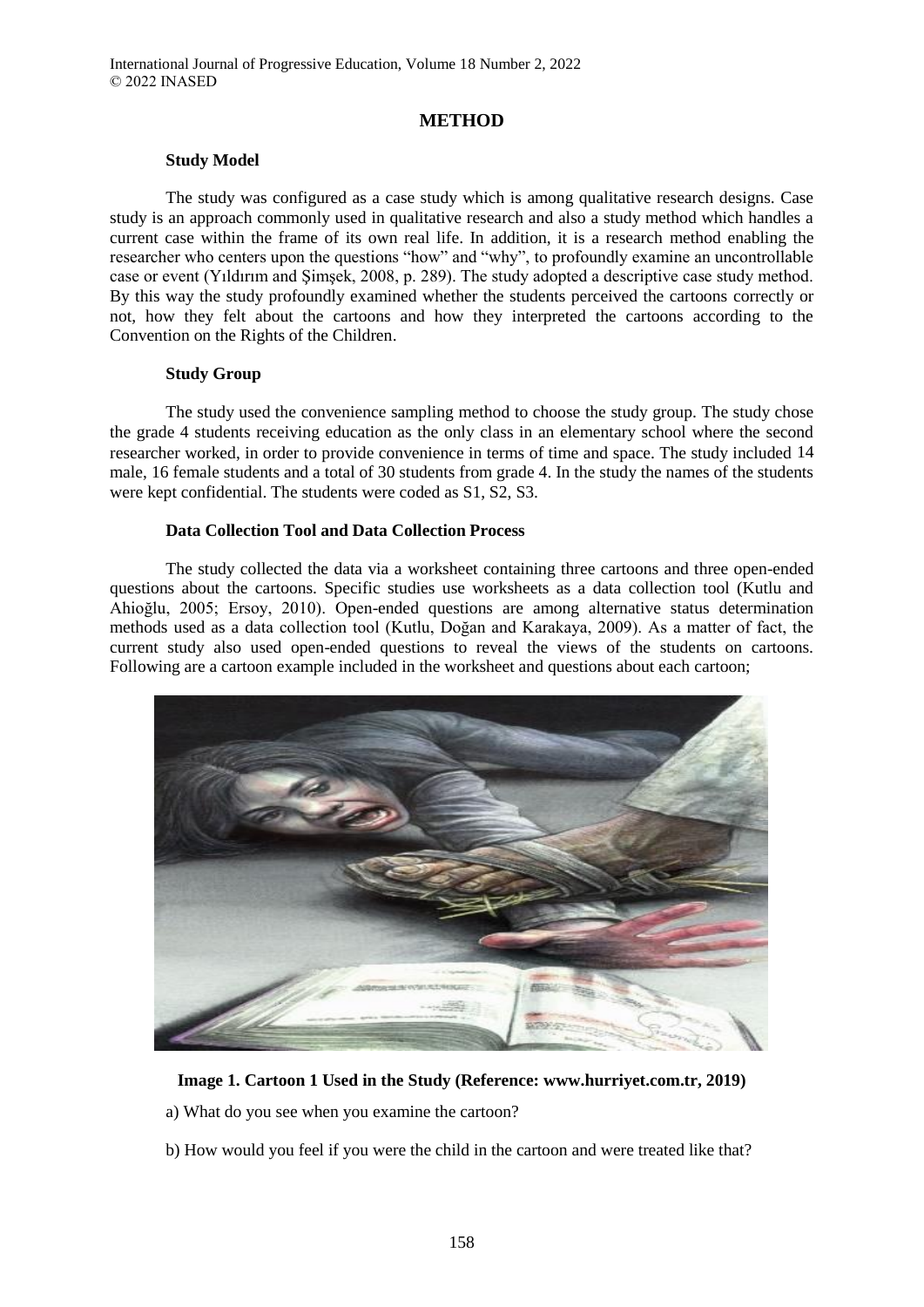c) With which item in the Convention on the Rights of the Children does the incident in this cartoon contradict? Why?

The study received opinions from two domain experts to determine the convenience of the cartoon and questions in the worksheet for grade 4 elementary school students and their correlation with the right to education and presented these opinions to three classroom teachers. The experts and teachers stated that the worksheet was convenient for the level of the students and contained a message about the right to education. During the data collection process the second researcher primarily explained the students the purpose of the study in grade 4 that volunteered in the school within the scope of the study. Then he/she applied the worksheet to the students in one course hour (approximately 40 minutes).

### **Analysis of the Data**

The study analyzed the data acquired via content analysis. Yıldırım and Şimşek (2008) suggest that the main purpose in content analysis is to conceptualize the data acquired, arrange them in a logical way and detect the themes explaining the data accordingly. The study analyzed the data in line with the following procedures.

- Breakdown of the answers in the worksheets was created individually according to the order of questions.
- Based on the data collected, a thematic framework was created and the themes specified were coded.
- The researchers individually conducted the coding process and determined the statuses with consensus and dissensus. The reliability was found to be 89% by calculating the reliability formula  $[p=$  Consensus / (Consensus + dissensus)] proposed by Miles and Huberman (1994). According to Miles and Huberman (1994), in order to accept a study as reliable, its reliability percentage should be above 70%.
- In line with the thematic framework created, the data was read and frequency values of the themes were obtained. These themes were grouped under main topics. Subthemes were created under the aforementioned main themes and frequency values were obtained for each answer.
- In addition, the student views were directly quoted in order to increase the reliability in the study.

## **FINDINGS**

The study presented the findings obtained in three topics as what the students see in the cartoon, their emotions about the incident in the cartoon and their comments on the cartoon according to the Convention on the Rights of the Children. The student answers were tabularized as frequency and percentage. After interpreting the answers, the relevant student views were directly quoted.

### **What the Students See in the Cartoon**

Table 1 demonstrates the frequency and percentage distributions of the findings related to the answers of the students to the question "*What do you see when you examine the cartoon?".*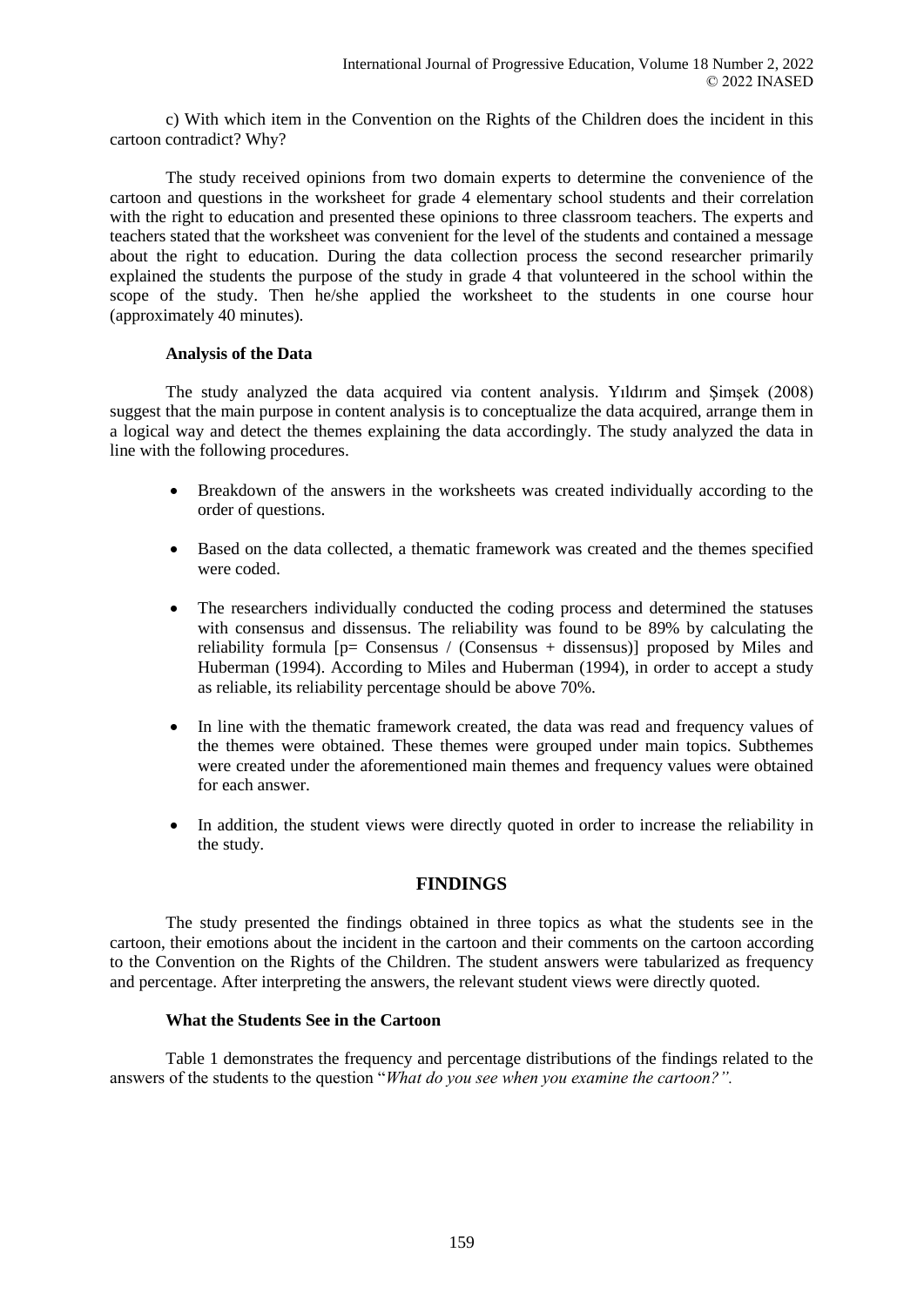| <b>Student Answers</b> | Cartoon 1 |      | Cartoon 2 |      | Cartoon 3 |      |
|------------------------|-----------|------|-----------|------|-----------|------|
|                        |           | $\%$ |           | $\%$ |           | $\%$ |
| Right                  | 16        | 53   | 14        | 47   |           | 50   |
| Partly right           | 12        | 40   |           | 36   |           |      |
| Wrong                  |           |      |           |      | 10        | 33   |
| Total                  | 30        | 100  | 30        | 100  | 30        | 100  |

# **Table 1. Frequency and Percentage Distributions Related to the Answers of the Students to What They Saw in the Cartoon**

Examining Table 1; of the 30 students who took part in the study, 53% coded the question related to what they saw in cartoon 1 to be "right", 40% coded it to be "partly right" and 7% coded it to be "wrong". Right answers were as follows: "The girl reaches out to grab her book but a dirty foot stops her." (S3), "The father will send his daughter who wants to read a book to work, because she is wearing a uniform." (S8), "A dirty foot prevents the child from grabbing the book." (S10), "I think an old foot is hurting the girl and doesn't want the girl to grab the book." (S17). Partly right answers were as follows: "The father doesn't want the girl to read a book." (S5), "The old foot doesn't like the girl." (S9), "The girl tries to grab the book." (S20). Wrong answers were as follows: "The owner of the book will not allow her to grab the book." (S1), "The girl has committed an offense and her father is punishing her." (S27), "The child has fallen down." (S29).

Examining the cartoon; at first glance we see a girl who has fallen down, a book on the floor and a dirty foot. When we divide the cartoon into four parts, we see a sad girl who has fallen down, a dirty male foot with pieces of hays on it, the hand of a girl trying to reach the book and an open book. The students were able to express what they saw clearly and correctly when they were asked to write it down. Wrong answers were possible wrong statements about the cartoon and none of the students tended towards an unrelated subject.

Of the 30 students who took part in the study, 47% coded the question related to what they saw in cartoon 2 to be "right", 36% coded it to be "partly right" and 17% coded it to be "wrong". Right answers were as follows: "There are two workers in the cartoon. One of them is the mother and the other one is the girl. There is a school uniform at the back. The mother and the girl are workig in a field." (S10), "There is yellow grass. The mother and the girl are working. There is the girl's school uniform at the back." (S25). Partly right answers were as follows: "There are two people working in a field." (S1), "The field is very big. The girl and her mother are working." (S6), "There is a school uniform. I think it is the girl's." (S13), "There are two working people and a little house." (S30). Wrong answers were as follows: "The child is picking grapes in the field." (S2), "The mother and the child have come to the field to work for summer. We too go to our field in summer." (S14).

Examining cartoon 2; at first glance we see a woman and a girl working in a field. When we divide the cartoon into four parts and examine it, we see a house far from the field, a girl's school uniform hung instead of a scarecrow, a woman working in the field and a girl. Examining the views of the students on what they saw in cartoon 2; 47% were able to explain what they saw in the cartoon correctly. The students giving wrong answers did not focus on the school uniform on the scarecrow and they missed the details. In cartoon reading activities, the cartoon is primarily divided into four equal parts and each part is discussed. We believe that such a training to be organized for students will increase the cartoon reading skill and interpretation ability of students.

Of the students, 50% coded the question related to what they saw in cartoon 3 to be "right", 17% coded it to be "partly right" and 33% coded it to be "wrong". Right answers were as follows: "Teacher, there is a school and children are playing. Moreover, there is a bad guy trying to take a girl." (S8), "In the cartoon there is a man taking a girl away from the school." (S10), "There are people playing and there is a man taking the girl out of the play." (S17), "In the cartoon there are a man, a school and six children. The girls are jumping a rope and the boys are playing football. There are lots of stars on the ground. A man is abducting a girl." (S24). Partly right answers were as follows: "The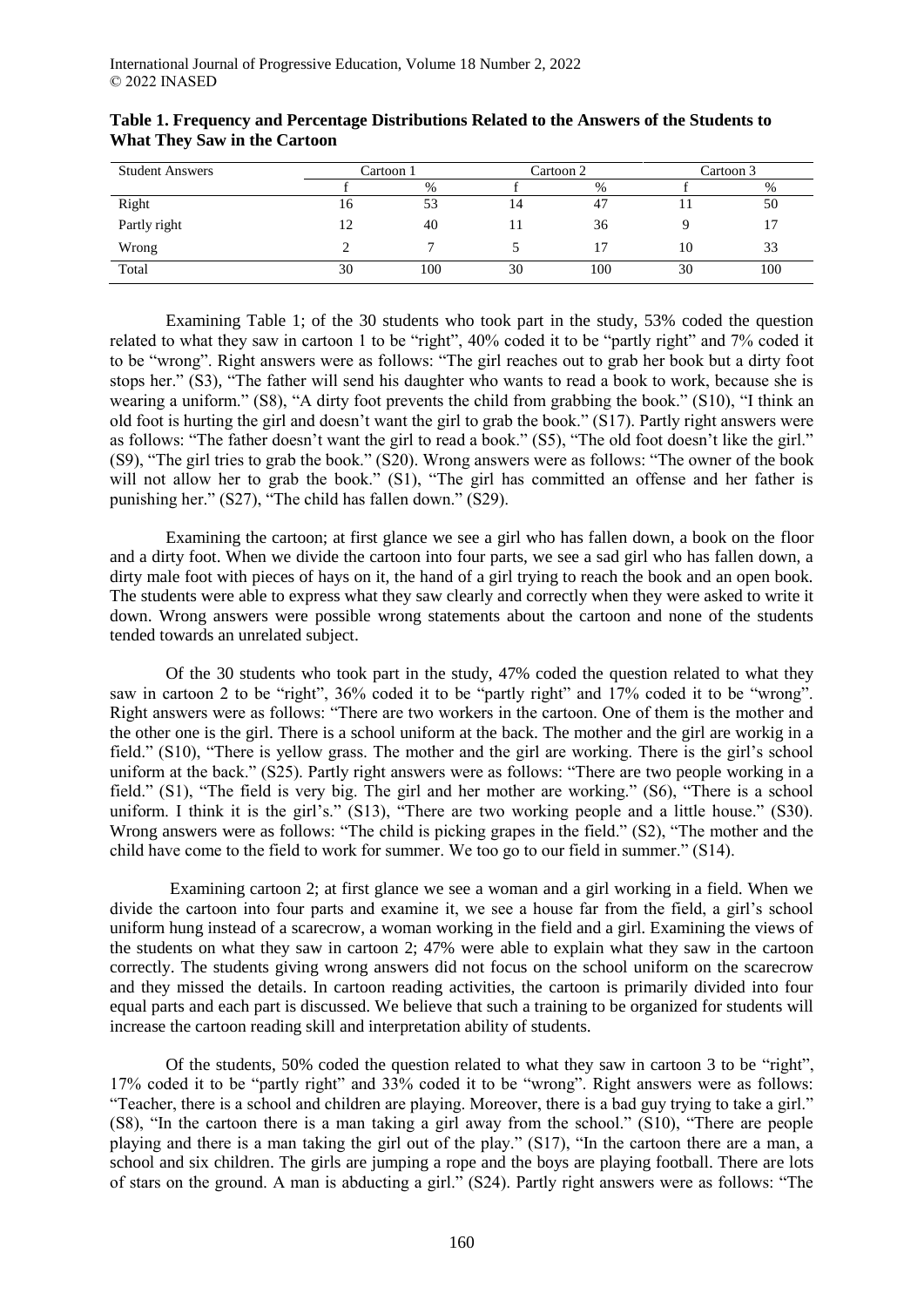father is taking his daughter who wants to play from the school." (S5), "The father doesn't want his daughter to play." (S13), "The school is on playtime. A man is abducting a girl." (S25). Wrong answers were as follows: "They did drawing at school and he is taking her home." (S2), "The child playing wants to go to a wedding." (S22).

Examining cartoon 3; at first glance we see five children playing, a school, a schoolyard and a man trying to take a girl to a bridal car forcefully. When we divide the cartoon into four parts and examine it, we see three girls jumping a rope smiling in the schoolyard, two boys playing football happily and an ignorant-looking man in black taking a girl to a black car adorned like a bridal car. Examining the student answers; although the students understood that the bad guy was taking the girl from the school, they had different views on why he was doing that. This was because the students had no idea about the early marriage issue. However, the girl being taken from the school forcefully on which they all agreed, shows that they were aware that something was not right.

### **Emotions of the Students about the Incident in the Cartoon**

Table 2 demonstrates the frequency and percentage distributions of the findings related to the answers of the students to the question "*How would you feel if you were the child in the cartoon and were treated like that?".*

| <b>Student Answers</b> | Cartoon 1<br>Cartoon 2 |                          | Cartoon 3 |     |    |                          |
|------------------------|------------------------|--------------------------|-----------|-----|----|--------------------------|
|                        | F                      | $\%$                     | F         | %   |    | %                        |
| Sorrow and compassion  | 18                     | 60                       | 15        | 50  | 13 | 43                       |
| Happiness              |                        | $\overline{\phantom{0}}$ | 3         | 10  | 3  | 10                       |
| Astonishment           | 4                      | 13                       | -         |     |    | $\overline{\phantom{a}}$ |
| Excitement             |                        |                          |           |     | 6  | 20                       |
| Anger                  |                        | 3                        | ↑         |     | 2  | 7                        |
| Not interested         |                        |                          | ↑         |     |    |                          |
| No answer              | 3                      | 10                       | 5         | 17  | 3  | 10                       |
| Feeling nothing        | ↑                      | 7                        | 3         | 10  | 3  | 10                       |
|                        |                        |                          |           |     |    |                          |
| Total                  | 30                     | 100                      | 30        | 100 | 30 | 100                      |

| Table 2. Frequency and Percentage Distributions Related to the Emotions of the Students about |  |
|-----------------------------------------------------------------------------------------------|--|
| the Incident in the Cartoon                                                                   |  |

Examining Table 2; 60% of the students felt sorrow and compassion about the incident in cartoon 1, 13% felt astonishment and 3% felt anger. Of the views specified on this subject, 7% were coded to be unrelated answers and 10% were coded to be no answer. 7% of the students stated that they felt nothing about the incident in the cartoon.

The student answers on this subject were as follows: "When I first saw the cartoon I felt so sad. I used to get hurt a lot, too." (S2), "He shouldn't step on the girl's hand. She must have been in a lot of pain and cried." (S6), "It is so cruel that he is stepping on her with his dirty foot." (S9), "I would feel upset." (S11), "I would say 'Why is he doing this?'." (S12).

Of the students, 50% felt sorrow and compassion about the incident in cartoon 2 and 10% felt happiness. 17% of them expressed their emotions on this subject with no answer. Of the students, 10% stated that they felt nothing about the incident in the cartoon and 7% gave unrelated answers.

The student answers on this subject were as follows: "I felt so sad." (S3), "I would feel sad if I didn't go to school." (S4), "I would be really happy with my mother." (S14), "I would be happy to be helping." (S21), "I would feel sad if I didn't go to school." (S30).

Of the students, 43% felt sorrow and compassion about the incident in cartoon 3, 20% felt excitement, 10% felt happiness and 7% felt anger. 10% of them expressed their emotions on the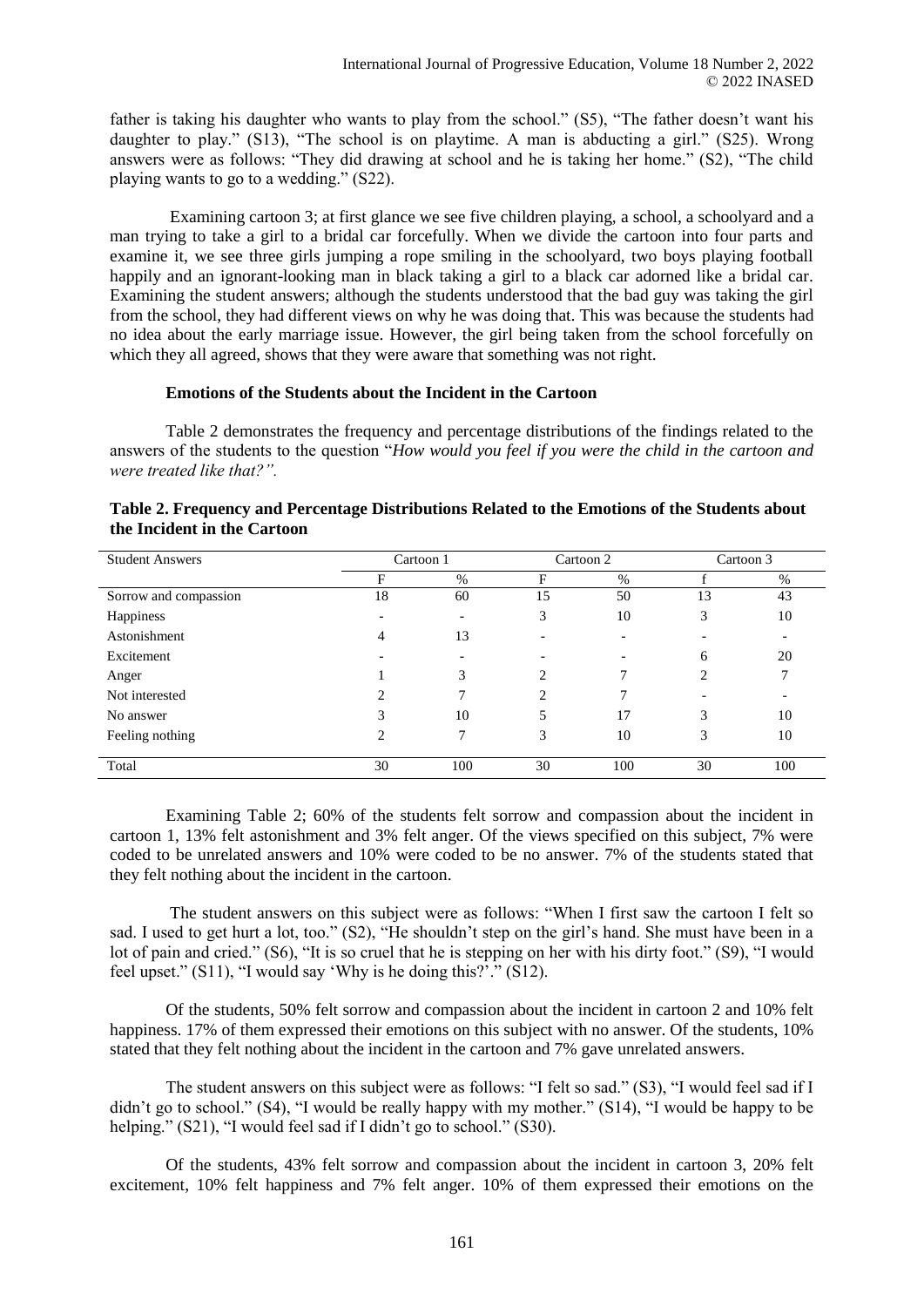incident in cartoon 3 with no answer. 10% of the students stated that they felt nothing about the incident in the cartoon.

The student answers on this subject were as follows: "I would feel sad." (S18), "I would be mad if he took me from the play." (S20), "It is great to play." (S28), "I would feel sad if he took me from the school and tore me apart from my friends." (S29).

Examining the student answers; 44% stated that they felt sad about the incident in the cartoon.

Examining the answers of the students related to their emotions about the incident in the cartoon; the students solved the emotion that was meant to be given in the cartoon and made mood descriptions accordingly. Examining the student worksheets; the students usually expressed their thoughts with just one word and there were few students writing a sentence. In addition, there were few students using an anger statement about the incident in the cartoon. Most students stated that they felt sad about the incident in the cartoon.

### **The Student Comments on Cartoons According to the Convention on the Rights of the Children**

The Convention on the Rights of the Children is a legal text defining the rights of the children in the widest sense. Basic principles in the convention are showing no discrimination (Item 2), the best interests of the child (Item 3), the right to life and development (Item 6) and respecting the opinions of the child (Item 12). Other principles and provisions in the convention are collected under the main headings of life, development, protection and participation (Uçuş, 2009).

The current study divided and themed the student answers into four categories according to the Convention on the Rights of the Children, just like the categorization of the rights in the study conducted by Özdemir-Uluç (2008) and Akyüz (2000). These themes of rights are the right to life, development, protection and participation. The Right to Life theme includes children's rights such as the fundamental right to health and service, the right to live in a good environment and the right to evaluate leisure and cultural activities. The Right to Development theme includes rights such as the right to family environment and alternative care, the right to social service, the right to education and quality of education and the right to teach children's rights. The Right to Participation theme includes rights such as the right to present an opinion and express opinions, the right to freedom of religionthought and conscience, the right to form association and the right of privacy. The Right to Protection theme includes rights such as respecting personal differences, preventing discrimination and protecting against abuse and negligence. In this context the study evaluated the right to education within the right to development theme.

Table 3 demonstrates the frequency and percentage distributions of the findings related to the answers of the students to the question "*With which item in the Convention on the Rights of the Children does the incident in this cartoon contradict? Why?"* 

| <b>Student Answers</b> | Cartoon 1 |      | Cartoon 2 |      | Cartoon 3 |     |
|------------------------|-----------|------|-----------|------|-----------|-----|
|                        |           | $\%$ |           | $\%$ |           | %   |
| Right to life          | LO.       | 53   |           |      |           |     |
| Right to development   |           |      | 13        | 43   |           | 23  |
| Right to protection    |           | 10   |           |      |           | 23  |
| Right to participation |           |      |           |      |           | 20  |
| Unrelated              |           | 10   |           | 20   |           | 27  |
| Total                  | 30        | 100  | 30        | 100  | 30        | 100 |

**Table 3. Frequency and Percentage Distributions Related to the Student Comments on Cartoons According to the Convention on the Rights of the Children**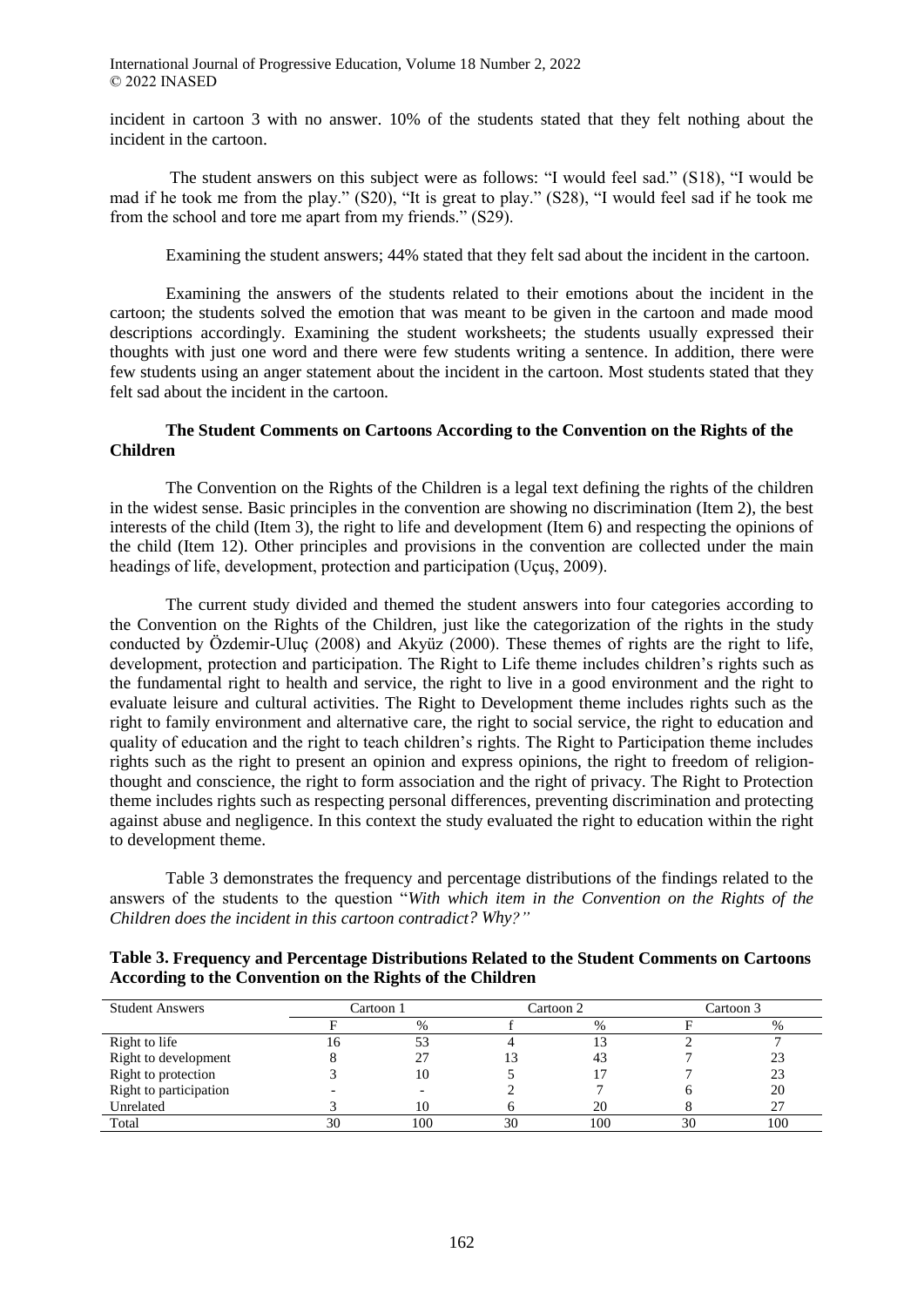Of the student answers to the question "With which item in the Convention on the Rights of the Children does cartoon 1 contradict?", 53% were collected under the right to life. 27% of the students mentioned the right to development and 10% mentioned the right to protection. None of the students mentioned the right to participation and 10% gave answers which were not related with children's rights.

The student answers were as follows: "Here he destroys the right to life. The child may die." (S7), "Every child has the right to life." (S12), "I think the cartoon focuses on being unable to use the right to education." (S15), "The parents have to protect the child. According to the convention, noone can harm the child." (S28).

Of the student answers to the question "With which item in the Convention on the Rights of the Children does cartoon 2 contradict?", 43% mentioned the right to development, 17% mentioned the right to protection, 13% mentioned the right to life and 7% mentioned the right to participation. 20% of the students gave answers which were not related with the question.

The student answers were as follows: "It's the men who should work in the field. Children cannot be made work. There is a child here who is unable to use her right to education." (S19), "Education is every child's right." (S21).

Of the student answers to the question "With which item in the Convention on the Rights of the Children does cartoon 3 contradict?", 23% mentioned the right to development and protection, 20% mentioned the right to participation and 7% mentioned the right to life. 27% of the students gave answers which were not related with the question.

The student answers were as follows: "There is a child who can't use her right to play. Other children can use it." (S13), "The child can't use her right to go to school. The man is mean. The child should be protected from bad people." (S18), "In the cartoon there is a girl who is married off while she needs to go to school. Young children can't just get married." (S30).

The answers of the students to the question "With which item in the Convention on the Rights of the Children does the cartoon contradict?" revealed that the students knew the right to education. As well as the right to education, most of the students were aware that children had specific rights such as being protected from all kinds of violence and being protected by their parents. They stressed the early marriage of girls and duties of the state in protecting children's rights.

## **DISCUSSION AND CONCLUSION**

The study revealed whether the grade 4 elementary school students were able to perceive the cartoons related to the right to education correctly or not, how they felt about the incident in the cartoons and their comments on the cartoons according to the Convention on the Rights of the Children.

The first question in the worksheet aimed to measure whether the students were able to perceive what they saw in the cartoon correctly or not. This question was an important phase for analyzing the incident in the cartoon accurately. Unless the incident in a cartoon is understood correctly, the message that is intended to be given in the cartoon may not be perceived correctly. As a matter of fact the study result also demonstrated that the students reading the cartoon correctly also interpreted it correctly. The study conducted by Yüksel and Adıgüzel (2012) revealed that the students were able to analyze the incident, phenomenon and case in cartoons healthily as long as they understood the cartoons correctly. Based on this result, we think that enabling students to mingle with cartoons and creating classroom environments supported by cartoons may develop the ability of students to perceive latent messages.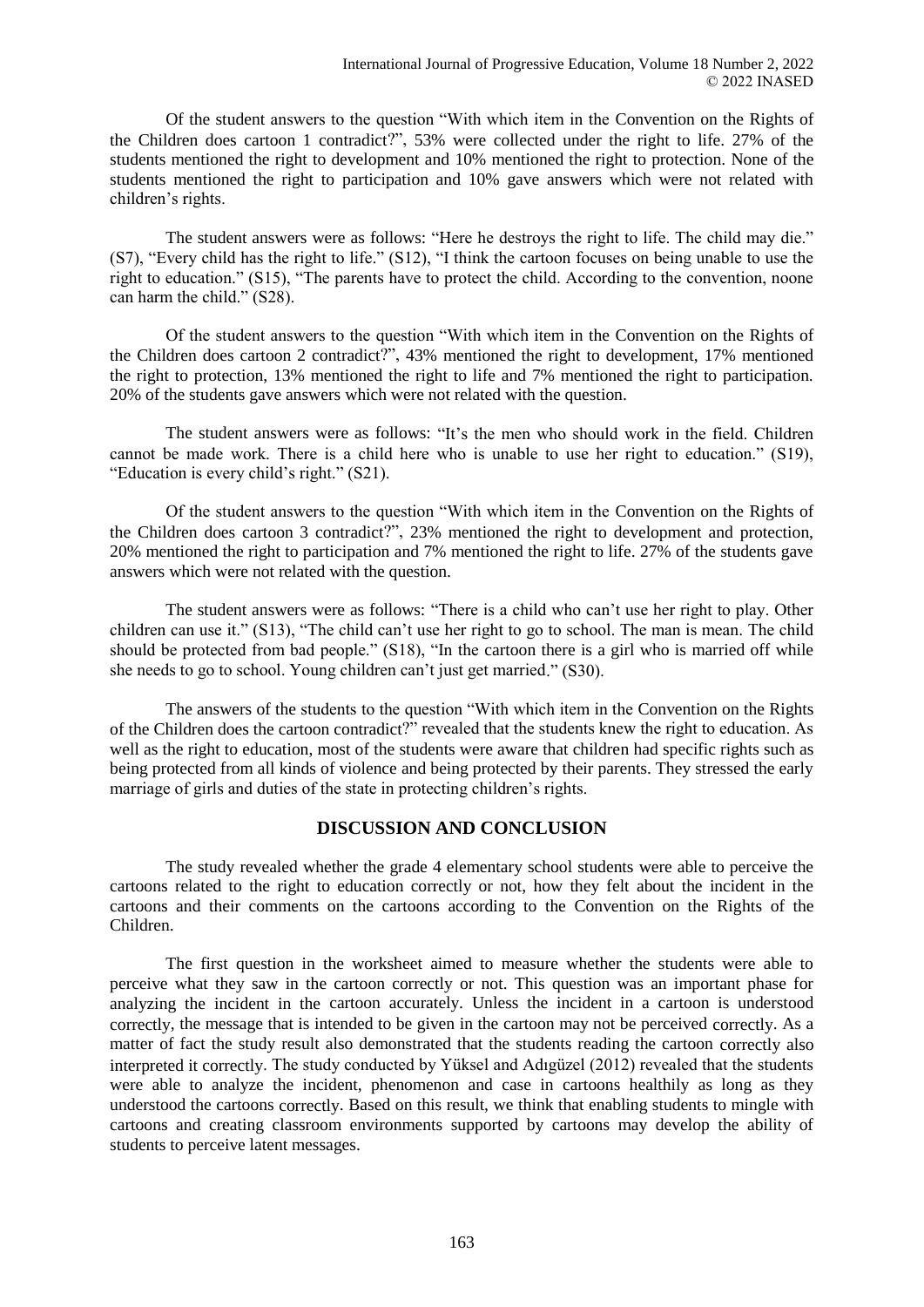When students are asked to write down what they see in a cartoon, most of them are unable to notice little details. However, latent messages given in details in visual reading are crucial. Cartoon reading lessons to be given to students should first teach them how to examine a cartoon by dividing it into four equal parts and then the strategies to see the whole. The students did not go by these strategies when writing down what they saw.

The second question in the worksheet aimed to reveal the emotions of the students about the incident in the cartoon. Ability of students to reveal their emotions about a case, an incident or a matter is a noteworthy phase for them to internalize that incident. In the current study the students behaved timidly when explaining their feelings and expressed them with fewer words. This might be related with a lack of visual reading skills in the students and their inability to perceive the message in the cartoon. It is possible that they did not know the meaning of the feeling mentioned in the question "How do you feel?" which was addressed to them related to the cartoon. In spite of the presence of many different views like even if they knew the meaning of the concept, they might be insufficient in writing down their thoughts, the aforementioned situation might be related with a lack of skill in people to express their feelings in general. As a matter of fact, Ersoy (2010) stated in his study that the students' explanation of their feelings in different ways may be related with what the concept of feeling meant to them and their misperception about the concept of feeling. However, this should not be interpreted as a negativity or deficiency in terms of use of cartoons in examining the value acquisitions of students. On the contrary cartoons may have an important function in understanding why students think wrong, their misconceptions and how they structure the knowledge.

The third question in the worksheet aimed to reveal the student comments on the cartoon according to the Convention on the Rights of the Children. Most of the students stated that the cartoons were about the right to education. However, they had quite a narrow view of the subject. Although the students knew that they had the right to education, their comments on the right to education which was not used in the cartoons were inadequte. This can also be because students seldomly conduct cartoon interpretation activities. We think that as long as students are subjected to such activities in further processes, their cartoon interpretation activities will develop better. As a matter of fact Akkaya (2011) and Koçoğlu (2012) stated in their cartoon-aided education study that self-expression and interpretation abilities of the students had developed and they expressed positive opinions about cartoon-aided education.

Examining the answers of the students to the questions in the worksheet; the answers to the third cartoon were shorter and inattentive. This might be related with the decrease of interest in the cartoons. Additionally we should pay attention to not using cartoons excessively like other teaching strategies. Otherwise their impacts may decrease. It is recommended that different visual-audial programs accompany cartoons. As a matter of fact teachers should balance between the type of the program which is intended to be taught to students and the content (Bahrani and Soltani, 2011).

When interpreting the cartoons the students added their own emotions and thoughts. From this point of view it is possible to reveal clues about the lives of the students. For example, we can examine the experiences of the students who gave answers like "Her father may be beating her." and "How lucky she is for having her mother with her.".

As a consequence the study revealed that the elementary school students correctly understood the cartoons related to the right to education which were showed to them and used correct words in their comments. In addition, the study found that as long as cartoons are used appropriately and correctly, they can be used as a strong alternative to quantitative data collection tools. In this context the study is expected to help researchers.

Recommendations for the results of the study were as follows:

 The students noticed that the cartoons were related with the right to education, which shows that they had cartoon reading skills. However, the students did not know the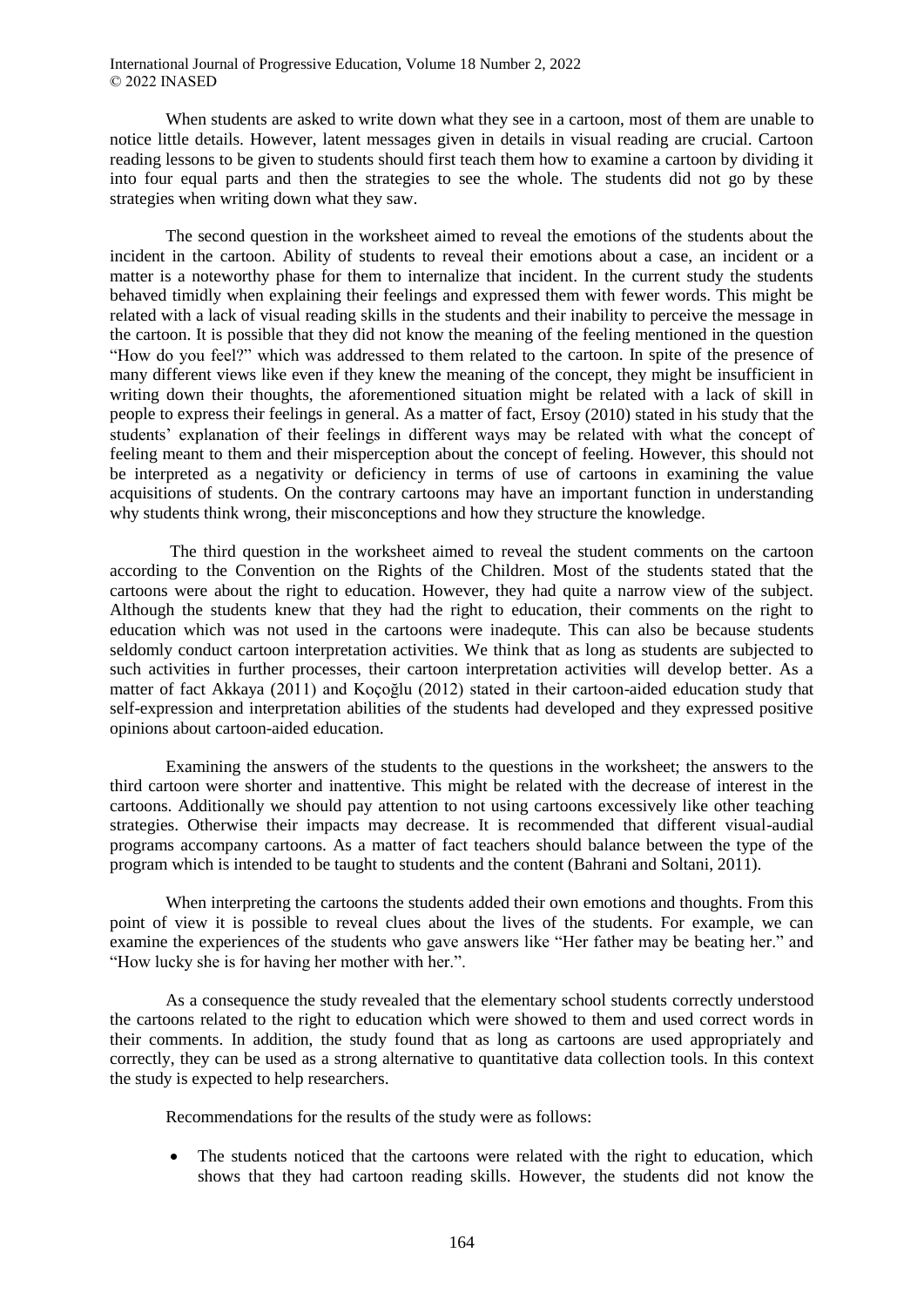technics to use in cartoon reading and they expressed their thoughts in comments with fewer words. We believe that the cartoon reading and interpretation training to be provided to students will develop their ability to express their thoughts even further.

- Cartoon-aided studies to be conducted with students may require students to draw a cartoon on the subject. Yaman and Öztürk (2018) stated in their study that the students enjoyed the cartoon activities conducted during the implementation process and felt happy to share their cartoons with their friends. Considering the effective use and attraction of technology today; students can enrich the course content by drawing their own cartoons with the help of cartoon programs such as ToonDoo and Comica at the end of a cartoon-aided course plan.
- According to the study result, the students who took part in the study were able to explain their knowledge, emotions and thoughts about their rights in written form via cartoons. Studies can be conducted on cartoons with research designs in observation and action research form in order to reflect the classroom environment during the children's rights education process.
- The issue of children's rights has a content which can be supported by visuals with both humor and thought dimensions just like cartoons. Further studies can examine the outcomes of a cartoon-aided course teaching related to the right to education.

### **REFERENCES**

- Akbaba B. (2015). Sosyal bilgiler öğretiminde görsel materyallerini kullanımı. M. Safran (Ed.). *Sosyal Bilgiler öğretimi.* Ankara: Pegem Akademi.
- Akkaya, A. (2011). Karikatürlerle Dil Bilgisi Öğretimi, Doktora Tezi, Selçuk Üniversitesi Eğitim Bilimleri Enstitüsü, Konya.
- Akyüz, E. (2012). *Çocuk hukuku, çocuk hakları ve korunması, Ankara:* Pegem Akademi.
- Avşar, S. (2007). *Tarih öğretiminde karikatür imgesi.* Yüksek Lisans Tezi. Gazi Üniversitesi Eğitim Bilimleri Enstitüsü, Ankara.
- Ayyıldız, N. (2010). *Coğrafya öğretiminde karikatür materyali kullanımının öğrenci başarısına etkisi.*  Yüksek Lisans Tezi, Marmara Üniversitesi Eğitim Bilimleri Enstitüsü, İstanbul.
- Bahrani, T., & Soltani, R. (2011). The pedagogical values of cartoons. *Research on Humanities and Social Sciences, 1*(4), 19-21. Retrieved 10 July 2018, from https://www.iiste.org/Journals/index.php/RHSS/article/ view/1267/1188
- Barut, D. (2017). *6. sınıf sosyal bilgiler dersinde karikatür kullanımının yaratıcı düşünmeye etkisi.*  Yüksek Lisans Tezi, Gazi Üniversitesi Eğitim Bilimleri Enstitüsü, Ankara.
- Başarmak, U. (2013). *Karikatür animasyonuna dayalı çevrimiçi öğrenme ortamının öğrencilerin başarısına, fen öğrenmeye yönelik motivasyonuna ve mizaha yönelik tutumuna etkisi.*  Doktora Tezi, Gazi Üniversitesi Eğitim Bilimleri Enstitüsü, Ankara.
- Çam, B. (2006) "İlköğretim Öğrencilerinin Görsel Okuma Düzeyleri ile Okuduğunu Anlama, Eleştirel Okuma ve Türkçe Dersi Akademik Başarıları Arasındaki İlişki", Yayınlanmamış Yüksek Lisans Tezi, Eskisehir Osmangazi Üniversitesi, Sosyal Bilimler Enstitüsü, Eskişehir.
- Debes, J. (1969). "http://fod.msu.edu/oir/visual-literacy" adresinden 10 Nisan 2017 tarihinde edinilmiştir.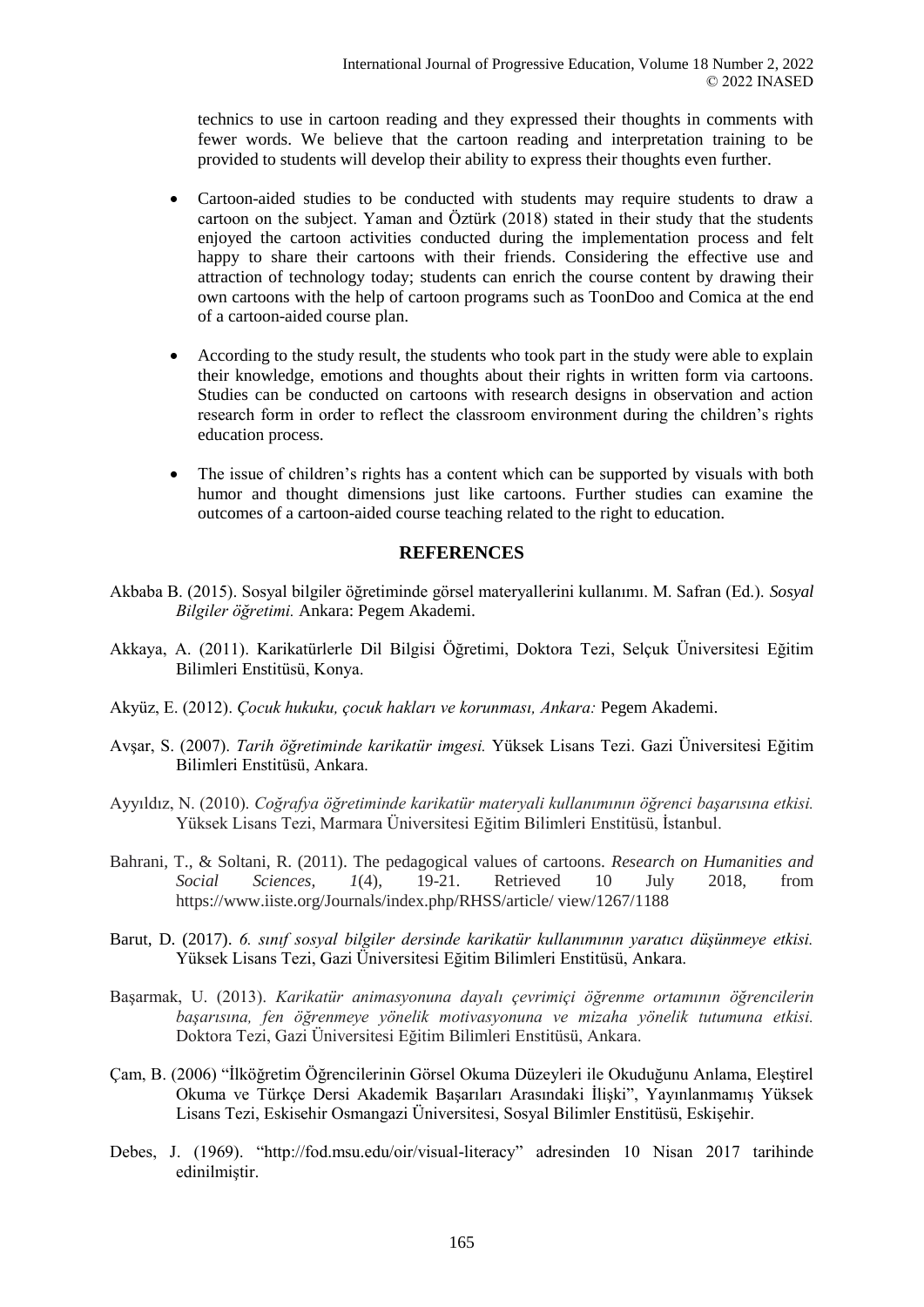- Demirci, G. (2013). *Eğitimde mizah ve karikatür kullanımının öğrenci başarısı ve motivasyonuna etkisi (ortaokul 7. sınıf fen ve teknoloji dersi örneği).* Yüksek Lisans Tezi. Gazi Üniversitesi Eğitim Bilimleri Enstitüsü, Ankara.
- Dinç, E. ve Üztemur, S. (2016). Ortaokul 8. Sınıf Öğrencilerinin Demokratik Değer Algılarının Karikatürler Aracılığıyla İncelenmesi. *Elementary Education Online, 15* (3).
- Durualp, E. (2006). *İlköğretimde sosyal bilgiler öğretiminde karikatür kullanımı.* Yüksek Lisans Tezi. Gazi Üniversitesi Eğitim Bilimleri Enstitüsü, Ankara.
- Ersoy, A. (2010). İlköğretimde Değer Kazanımlarının İncelenmesinde Karikatür Kullanımı: Dayanışma Değeri Örneği. *Ondokuz Mayıs Üniversitesi Eğitim Fakültesi Dergisi, 29 (2), 79–103.*
- Ersoy, A. F. ve Türkkan, B. (2010). İlköğretim Öğrencilerinin Çizdikleri Karikatürlere Yansıttıkları Sosyal ve Çevresel Sorunların İncelenmesi, Eğitim ve Bilim Dergisi 2010, Cilt 35, Sayı 156.
- Gamage, S. (2019). Cartoons as an Authentic Supplementary Teaching Tool in English as a Second Language Classrooms. *Advances in Language and Literary Studies*, *10* (1), 107-116.
- Heinzelmann, T. (2004). *Osmanlı karikatüründe balkan sorunu 1908-1914* (Çev. Noyan, T.) İstanbul: Kitap Yayınevi.
- Herdem, K., E Aygün, H. A. ve Çinici, A. (2014). Sekizinci sınıf öğrencilerinin teknoloji algılarının çizdikleri karikatürler yoluyla incelenmesi. *Amasya Üniversitesi Eğitim Fakültesi Dergisi 3(2), 232-258, 2014*.
- Howe R. B. ve Covell, K. (2010). Miseducating children about their rights. Education, Citizenship and Social Justice, 5(2) 91–102.
- Karakuş, U., Palaz, T., Kılcan, B., Çepni, O. (2012). Sosyal Bilgiler Müfredatında Yer Alan Çevre Sorunları Konularının Öğretiminde Karikatür Kullanımının Öğrencilerin Akademik Başarısına Etkisi, Gefad/ Gujgef 32 (2): 363-376 (2012).
- Kılınç, K. (2006). *Tarih öğretiminde karikatür materyali kullanımının öğrenci başarısına etkisi.* Yüksek Lisans Tezi, Gazi Üniversitesi Eğitim Bilimleri Enstitüsü, Ankara.
- Koçoğlu, E. (2012). *6. sınıf sosyal bilgiler dersinde karikatür kullanımının erişiye göre değerlendirmesi.* Doktora Tezi, Atatürk Üniversitesi Eğitim Bilimleri Enstitüsü, Erzurum.
- Köseoğlu, M. (2009). *Sosyal bilgiler dersinde karikatür kullanımının eleştirel düşünmeye etkisi.*  Yüksek Lisans Tezi, Gaziosmanpaşa Üniversitesi Sosyal Bilimler Enstitüsü, Tokat.
- Kutlu, Ö. ve Ahioğlu, N. (2005). *Yükseköğretimde ders kazanımlarının çoklu değerlendirilmesi örneği: Cinsel sağlık bilgileri eğitimi dersi*. Eğitimde İyi Örnekler Konferansı, İstanbul.
- Kutlu, Ö., Doğan, C. D. ve Karakaya. (2009*). Öğrenci başarısının belirlenmesi: Performansa ve portfolyoya dayalı durum belirleme*. Ankara: PegemAkademi.
- Lochrie, K. (1992). Using cartoons as an effective learning & taeching strategy. *SCRE Newsletter, 51, 8-9.*
- Miles, M. B. ve Huberman, A. M. (1994). Qualitative data analysis: an expanded sourcebook. (2nd Edition). California: SAGE Publications.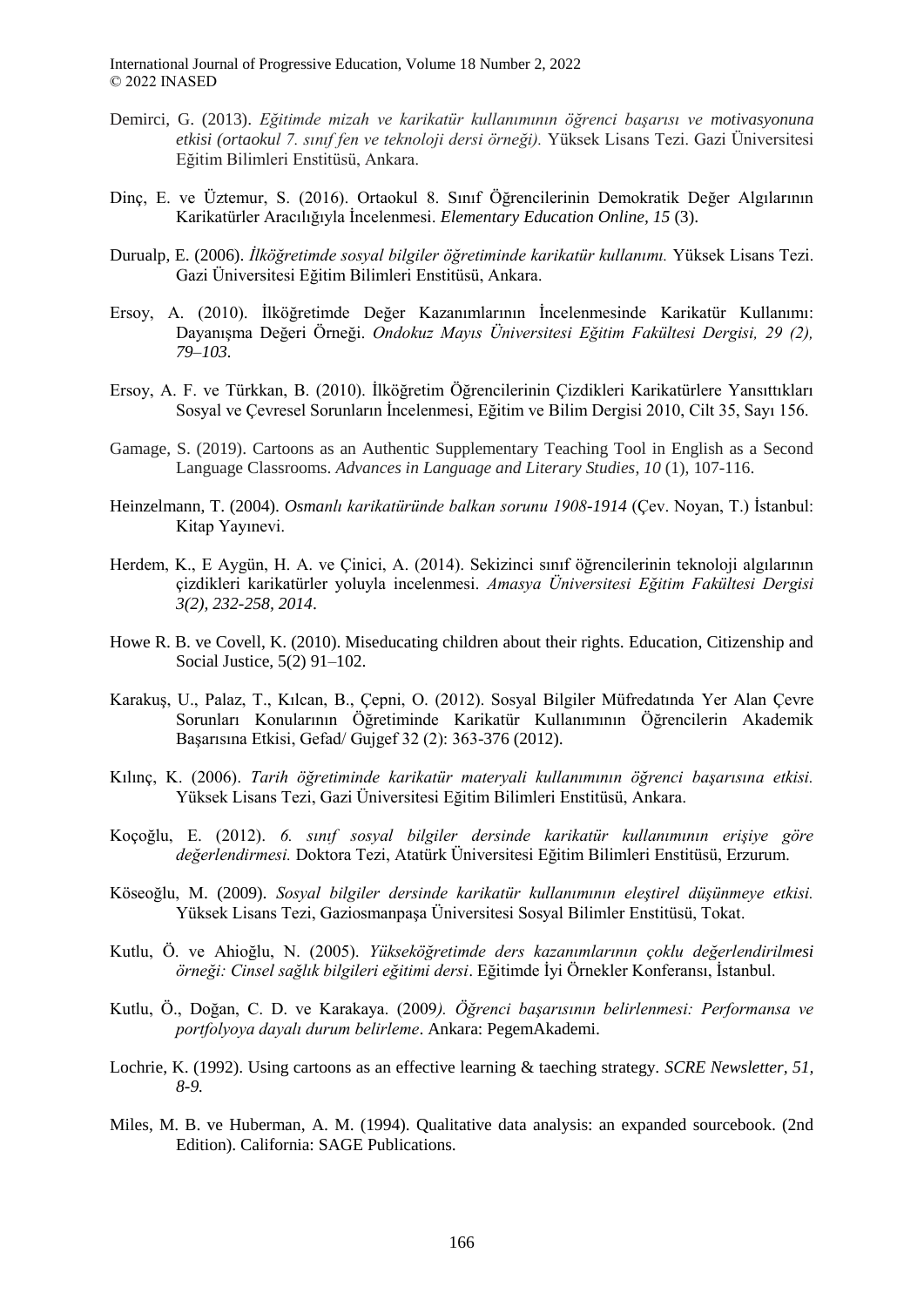- Millî Eğitim Bakanlığı (MEB). (2018). *Sosyal bilgiler dersi öğretim programı*, Talim ve Terbiye Kurulu, Ankara.
- Oruç, Ş. (2006). Sosyal bilgiler öğretiminde mizah kullanımının öğrencilerin akademik başarılarına ve tutumlarına etkisi. *Mehmet Akif Ersoy Üniversitesi Sosyal Bilimler Enstitüsü Dergisi, (3), 56-73.*
- Özalp, I. (2006). *Karikatür tekniğinin fen ve çevre eğitiminde kullanılabilirliği üzerinde bir araştırma.* Yüksek Lisans Tezi. Celal Bayar Üniversitesi Fen Bilimleri Enstitüsü, Manisa.
- Özdemir Uluç, F. (2008). *İlköğretim programlarında çocuk hakları*, Doktora Tezi, Ankara Üniversitesi Sosyal Bilimler Enstitüsü, Ankara.
- Palaz, T. (2010). İlköğretim 8. Sınıf Türkiye Cumhuriyeti İnkılap Tarihi ve Atatürkçülük Dersinde Karikatür Kullanmanın Öğrenci Başarısına ve Derse Karşı Tutumuna Etkisi, Yüksek Lisans Tezi, Gazi Üniversitesi Eğitim Bilimleri Enstitüsü, Ankara.
- Sidekli, S., Er, H., Yavaşer, R., Aydın, E. (2014). Sosyal Bilgiler Öğretiminde Alternatif Bir Yöntem: Karikatür. *Uluslararası Türk Eğitim Bilimleri Dergisi, 2014 (2) , 151-163.*
- Şengül, S., ve Dereli, M. (2013). Tam sayılar konusunun karikatürle öğretiminin 7. sınıf öğrencilerinin matematik tutumuna etkisi. *Kuram ve Uygulamada Eğitim Bilimleri,13(4), 2509-2534.*
- TDK. (2019). *Büyük Türkçe sözlük.* http://tdkterim.gov.tr/bts/.
- Thakur, V. S. (2015). Using supplementary materials in the teaching of English: Pedagogic scope an applications. English Language Teaching, 8(12), 1-6. Retrieved 2 June 2018, from http://dx.doi.org/10.5539/elt.v8n12p
- Uçuş, S. (2009). *Çocuk Hakları Sözleşmesi'nin ilköğretim programlarındaki yeri ve Sözleşme'ye yönelik öğretmenlerin ve okul yöneticilerinin görüşleri*, Yüksek Lisans Tezi, Hacettepe Üniversitesi Sosyal Bilimler Enstitüsü, Ankara.
- UNICEF (1992). *Çocuk Haklarına Dair Sözleşme.* Ankara: UNICEF Türkiye.
- Uzoğlu, M., Yıldız, A., Demir, Y., Büyükkasap, E. (2013). Fen bilgisi öğretmen adaylarının ışıkla ilgili kavram yanılgılarının belirlenmesinde kavram karikatürlerinin ve açık uçlu soruların etkililiklerinin karşılaştırılması. *Ahi Evran Üniversitesi Kırşehir Eğitim Fakültesi Dergisi (KEFAD) Cilt 14, Sayı 1, Nisan 2013, Sayfa 367-388.*
- Van Wyk, M. (2011). The use of cartoons as a teaching tool to enhance student learning in economics education. Journal of Social Sciences, 26(2), 117-130. Retrieved 24 July 2018, from https://doi.org/10.1080/097 18923.2011.11892888
- Yaman B., Öztürk M. (2018). Sosyal Bilgiler Öğretiminde Karikatür Kullanımı (Eylem Araştırması). *Diyalektolog Ulusal Sosyal Bilimler Dergisi, Sayı 19, Kış 2018, Sayfa 345-377.*
- Yıldırım, A. ve Şimşek, H. (2008). *Sosyal bilimlerde nitel araştırma yöntemleri*. Ankara: Seçkin Yayıncılık.
- Yüksel, İ., Adıgüzel, A. (2012). Değer eğitiminde karikatür kullanımı: İlköğretim öğrencilerinin şefkat ve merhamet değer algılarının belirlenmesi. International *Journal Of Social Science, Volume 5, Issue 3, P. 301-311, June 2012*.